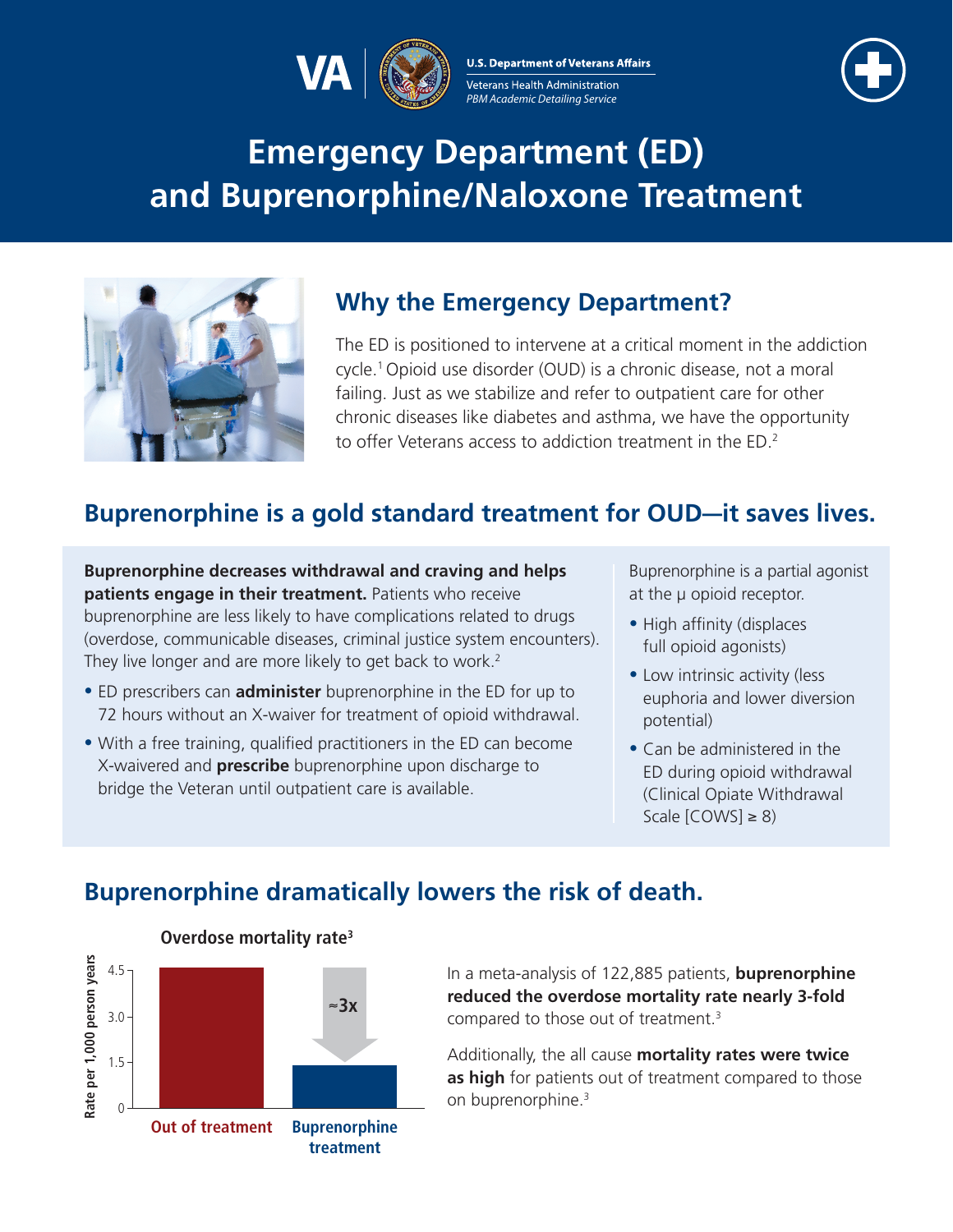# **STEP 1 Determine OUD severity STEP 2 Assess for withdrawal**

#### **DSM-5 criteria for OUD**

Treatment begins > 2 symptoms; Mild-moderate: 2-5 symptoms; Severe OUD: 6 or more symptoms

- Have you found that when you started using, you ended up taking more than you intended to?
- Have you wanted to stop or cut down on using opioids?
- Have you spent a lot of time getting or using opioids?
- Have you had a strong desire or urge to use opioids?
- Have you missed out or often arrived late because you were intoxicated, high, or recovering from the night before?
- Has your opioid use caused problems with other people such as with family members, friends, or people at work?
- Have you given up or spent less time working, enjoying hobbies, or being with others because of your drug use?
- Have you ever gotten high before doing something that requires coordination or concentration like driving, boating, climbing a ladder, or operating heavy machinery?
- Have you continued to use even though you knew that the drug caused you problems like making you depressed, anxious, agitated, or irritable?
- Have you found you needed to use more drug to get the same effect that you did when you first started taking it[?\\*](#page-1-1)
- When you reduced or stopped using, did you have withdrawal symptoms or feel sick?[\\*](#page-1-1)



<span id="page-1-1"></span>**\*TIP 63.** Per DSM-5, a disorder characterized by loss of control of opioid use, risky opioid use, impaired social functioning, tolerance, and withdrawal.

Tolerance and withdrawal do not count toward the diagnosis in people experiencing these symptoms when using opioids under appropriate medical supervision.[4](#page-3-3) 

#### **Clinical Opiate Withdrawal Scale (COWS)**

Score: 5-12 = mild; 13-24 = moderate; 25-36 = moderately severe;  $>$  36 = severe withdrawal

### **Resting pulse rate**

| Resung puise rate              |                           |                                   |                             |                         |                             |
|--------------------------------|---------------------------|-----------------------------------|-----------------------------|-------------------------|-----------------------------|
| 80 or below                    | $81 - 100$                |                                   | 101-120                     |                         | >120                        |
| U                              | 1                         |                                   | 2                           |                         | 4                           |
| <b>Restlessness</b>            | Difficulty                |                                   |                             | Frequently              | Unable to                   |
| Sits still                     | sitting still             |                                   | shifting limbs              |                         | sit still                   |
| ∩<br>0                         |                           |                                   | 3                           |                         | 5                           |
| <b>Anxiety or irritability</b> |                           | Irritable/                        |                             | Cannot                  |                             |
| None                           | Increasing                |                                   |                             | anxious                 | participate                 |
| 0                              | 1                         |                                   | $\overline{2}$              |                         | 4                           |
| <b>Yawning</b>                 |                           |                                   |                             |                         | Several                     |
| None                           | 1-2 times                 |                                   | 3 or 4 times                |                         | times/min                   |
| ∩<br>0                         | 1                         |                                   | 2                           |                         | 4                           |
| <b>Pupil size</b>              |                           |                                   |                             |                         |                             |
| Normal                         | Possibly larger           |                                   | Moderately<br>dilated       |                         | Only rim<br>of iris visible |
| 0                              | 1                         |                                   | 2                           |                         | 5                           |
| <b>Runny nose or tearing</b>   |                           |                                   |                             |                         | Constant                    |
| Not present                    | Stuffiness/<br>moist eyes |                                   | Nose running/<br>tearing    |                         | running/tears<br>streaming  |
| 0                              | 1                         |                                   | ∩<br>2                      |                         | 4                           |
| Tremor                         |                           |                                   |                             |                         |                             |
| No tremor                      | Felt-not<br>observed      |                                   | Slight tremor<br>observable |                         | Gross tremor/<br>twitching  |
| 0                              |                           |                                   | 2                           |                         | 4                           |
| Sweating over past 1/2 hour*   |                           |                                   |                             |                         |                             |
| No report                      | report                    | Subjective Flushed/<br>observable |                             | Beads of<br>sweat       | Streaming<br>down face      |
| 0                              | 1                         |                                   | 2                           | 3                       | 4                           |
| <b>Gooseflesh skin</b>         |                           |                                   |                             |                         | Prominent                   |
| Skin is smooth                 | Piloerection              |                                   |                             |                         | piloerection                |
| 0                              |                           |                                   | 3                           |                         | 5                           |
| <b>Bone or joint pain</b>      |                           |                                   |                             |                         | Unable to sit               |
| None                           | Mild                      |                                   | Severe                      |                         | still due to pain           |
| 0                              | 1                         |                                   | 2                           |                         | 4                           |
| GI upset over past 1/2 hour    |                           |                                   |                             |                         |                             |
| None                           | Stomach<br>cramps         |                                   | Nausea or<br>loose stool    | Vomiting<br>or diarrhea | Multiple<br>episodes        |
| 0                              | 1                         |                                   | 2                           | 3                       | 5                           |

<span id="page-1-0"></span>\*Not due to room temperature or activity.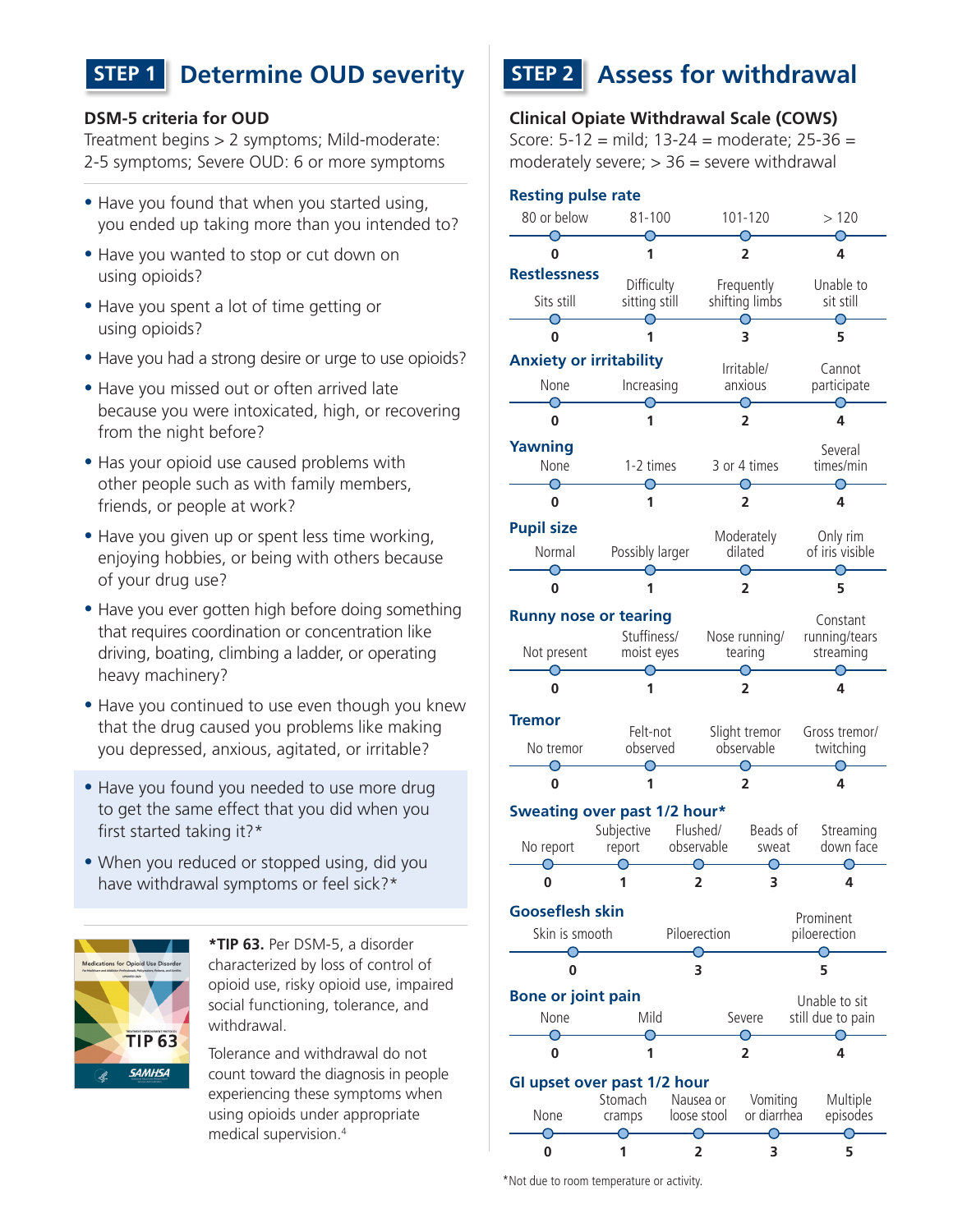# **STEP 3 Treatment administration pathway**



 $BUP/NAL = buperenorphic/naloxone; SL = sublingual;$  $BUP = b$ uprenorphine

Adapted from CA Bridge Program: Buprenorphine (Bup) Hospital Quick Start, Nov 2019

#### **Considerations during initiation**

#### **E MODERATE TO SEVERE OPIOID WITHDRAWAL**

Use clinical judgment to determine moderate to severe withdrawal.

- COWS scale recommended
- If using COWS, the score should be  $\geq 8$
- Document: which opioid was used, time of last use
	- F11.20 Opioid Dependence, unspecified (if withdrawal symptoms are not present)
	- F11.23 Opioid Dependence with withdrawal

#### **E** COMPLICATING FACTORS

Identify and manage complicating factors prior to proceeding. The only absolute contraindication is allergy to BUP/NAL. Consider consultation if needed.

- Clinical suspicion of acute liver failure
- $\bullet$   $\geq$  20 weeks pregnant
- Intoxicated/altered with substances other than opioids

#### **DOSING CONSIDERATIONS**

- Mild withdrawal, consider lower dose 4 mg
- Repeat dosing until symptoms resolve
- If symptoms have not resolved after 24 mg, consult addiction specialist

#### **E** RE-EVALUATION TIME INTERVALS

Time to SL BUP/NAL onset is typically 15 minutes; peak clinical effect is typically within 1 hour.

- Re-evaluate patient 1 hour after BUP/NAL doses
- Observe for 1 hour after the final dose before discharge

#### **DEA 72-HOUR RULE**

Patients may return to ED up to 3 consecutive days to administer previous total daily dose.

#### **EXPLOSE THE REFERRAL TO TREATMENT/FOLLOW-UP OPTIONS**

<span id="page-2-1"></span>Follow-up treatment within 3 days of initiation. Provide the patient with a written plan for follow-up. Sample follow-up options:

- Walk-in clinic for Substance Use Disorder (SUD[\)\\*](#page-2-0)
- Other clinic (e.g., primary care, pain)
- If no prescription given, then return to ED for BUP/NAL administration up to 3 days in a row until follow-up clinic is available.
- <span id="page-2-0"></span>\* Ideally a standardized approach should be developed with your local SUD treatment program.

#### **DISCHARGE**

- Provide opioid overdose education and naloxone
- Daily dosing is total dose given for induction (e.g., if 16 mg SL given in the ED for induction, then patient should receive 16 mg daily for up to 1 week until definitive care is established). This can be provided via prescription from an X-waivered practitioner or via daily ED administration until follow-up clinic is available (up to 3 days in a row).